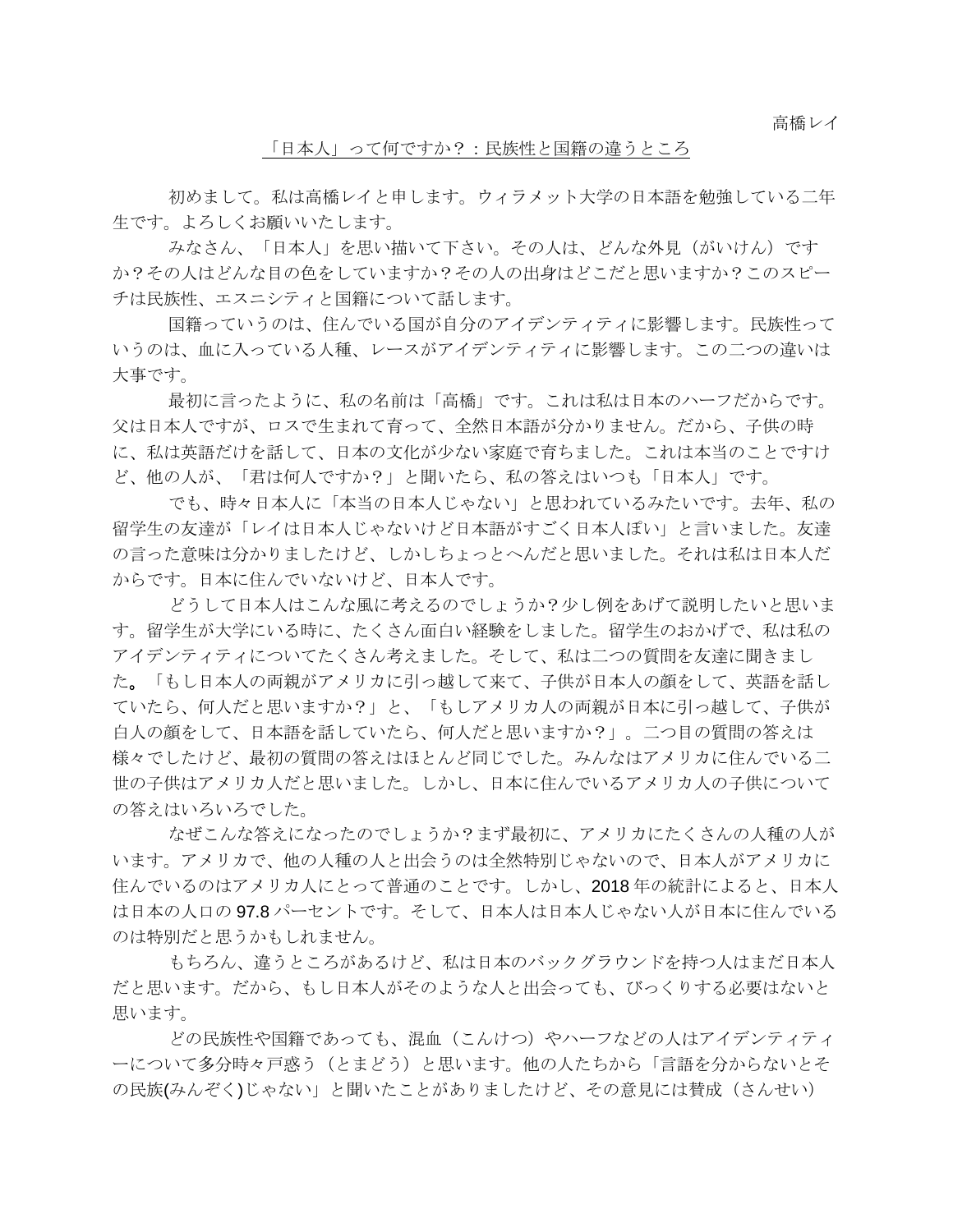できません。もし誰かが何かの民族性と関係があって、例えば家庭の文化とかで関係があっ て、その民族だと思うのはダメじゃないと思います。自分だけが自分のアイデンティティーを 決められるのではないでしょうか。

ご静聴(せいちょう)、ありがとうございました。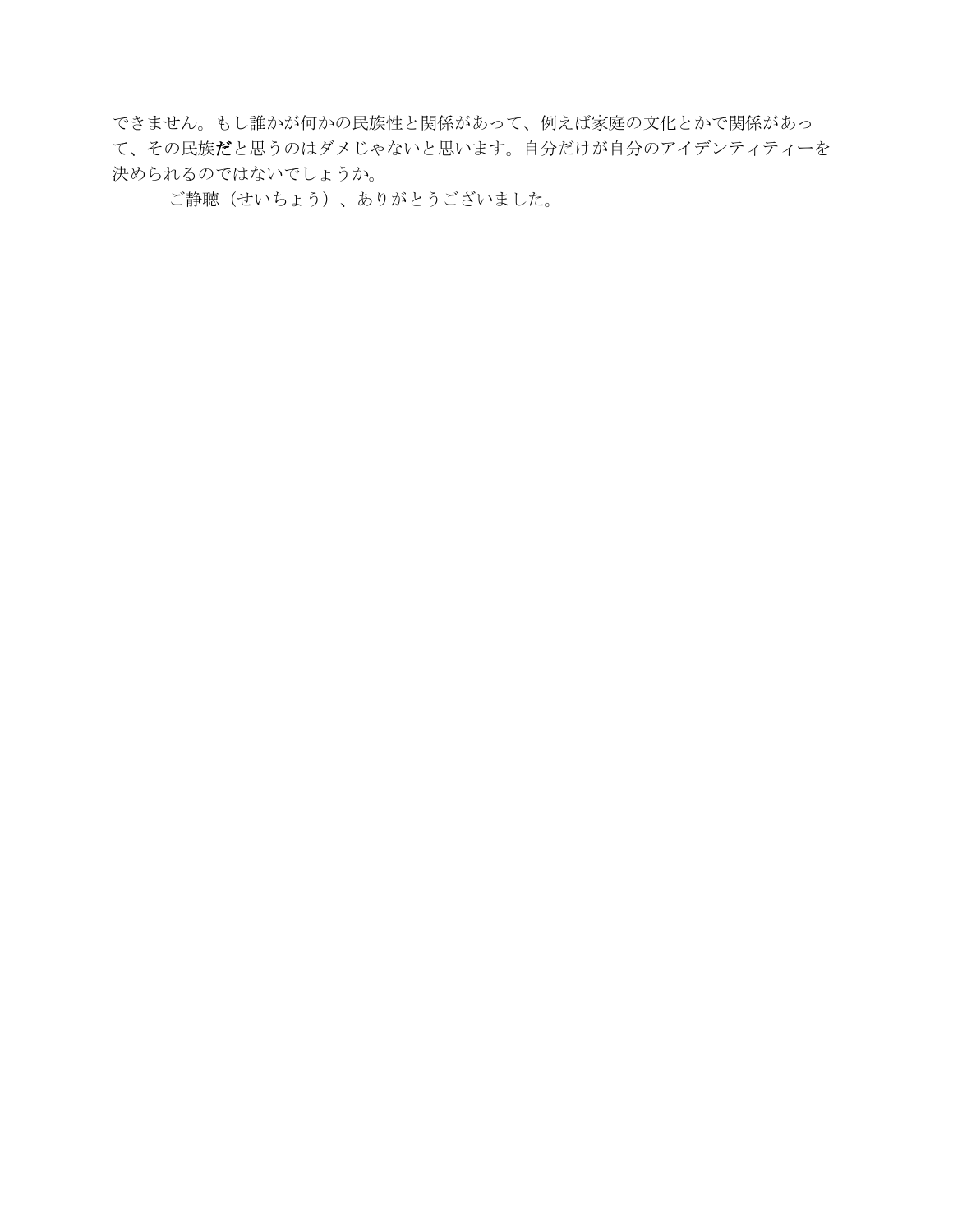## What Does it Mean to be Japanese? The Differences Between Ethnicity and Nationality

Hello, my name is Rey Takahashi. I am a second year Japanese studies major at Willamette University. My speech is titled "What does it mean to be Japanese? The differences between ethnicity and nationality".

Everyone, please imagine someone who is Japanese. What do they look like? What is the color of their eyes? Where were they born? In this speech, I will be talking about ethnicity and nationality.

'Nationality' means that the country you live in influences your identity. 'Ethnicity' means that the race in your genes influences your identity. These differences are very important.

As I stated earlier, my name is Takahashi. This is because I am half Japanese. My dad is Japanese, but he was born and grew up in Los Angeles, and doesn't know any of the language. So, as a child, I only spoke English, and grew up in a household without much Japanese culture. Even though this is true, when another person asks me, "What's your race?", my answer is always "Japanese".

However, sometimes it seems that Japanese people don't see me as a real Japanese person. Last year, my exchange student friend commented, "Rey isn't Japanese, but their Japanese is very native sounding!". I understood what my friend meant, but I still thought it was a little weird, because I *am* Japanese. I don't live in Japan, but I'm Japanese.

Why is it that the Japanese people think this way? I'd like to give an example. When Japanese exchange students were at my college, I had a lot of interesting experiences. Thanks to the exchange students, I thought a lot about my own identity. I ended up asking my friends two questions. "If Japanese parents moved to America, and their kids looked Japanese but spoke English, what race would you think they were?" and "If American parents moved to Japan, and their kids looked white but spoke Japanese, what race would you think they were?". The answers to the second question varied, but the answers to the first one were mostly the same. Everyone believed that the second generation kids living in America were American. However, the answers regarding the American couples' children living in Japan were various.

Why is it that these were the responses given? First of all, in America, there are tons of people of different races. In America, running into someone of another race is not strange at all, so a Japanese person living in America is normal to Americans. However, according to a statistic from 2018, Japanese people make up 97.8% of Japan's population. So, we can safely assume that a non-Japanese person living in Japan can be seen as out of the ordinary to the Japanese.